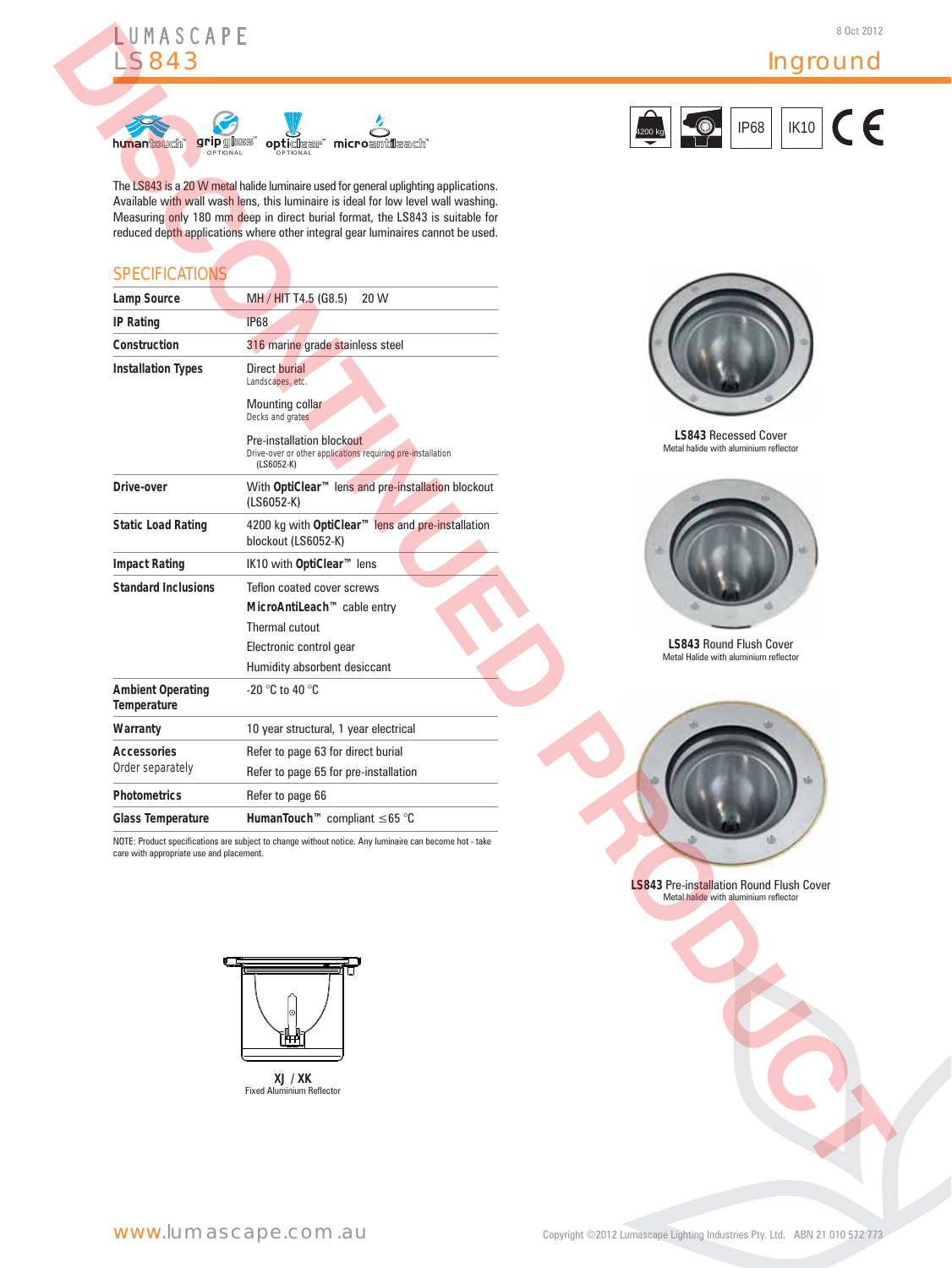# Inground

# **CONFIGURE THIS PRODUCT>**



(2) Pre-installation blockout only.





Other accessory stacking options may be available - consult factory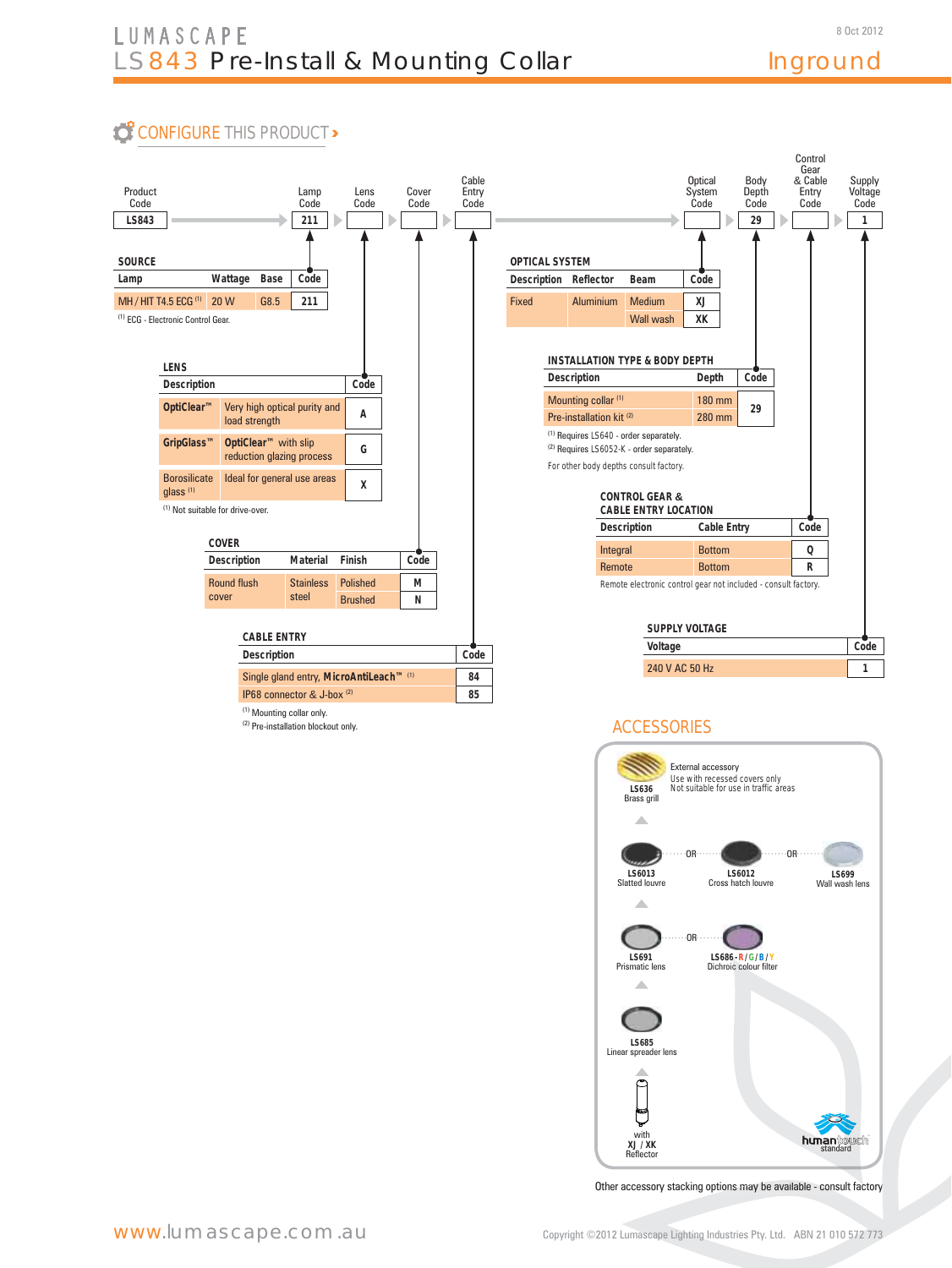#### WHY USE PRE-INSTALLATION BLOCKOUT

This type of installation requires the LS6052-K pre-installation kit (order separately) which acts as a blockout, and is intended for installation before the luminaire. This method ensures the luminaire itself is not damaged during concreting or other site works, and also allows for all wiring to be completed prior to luminaire placement. Pre-installation also

#### WHY USE MOUNTING COLLARS

The LS640 mounting collar supports installation in decks and grates. They may also be used in hollow floors where there is appropriate ventilation. allows for off-site maintenance, via the detachable IP68 connector fitted on the luminaire housing.

The mating connector on the cable has a sealing cap which ensures water does not enter the cable before the installation is completed. Pre-installation is required for all drive-over applications.

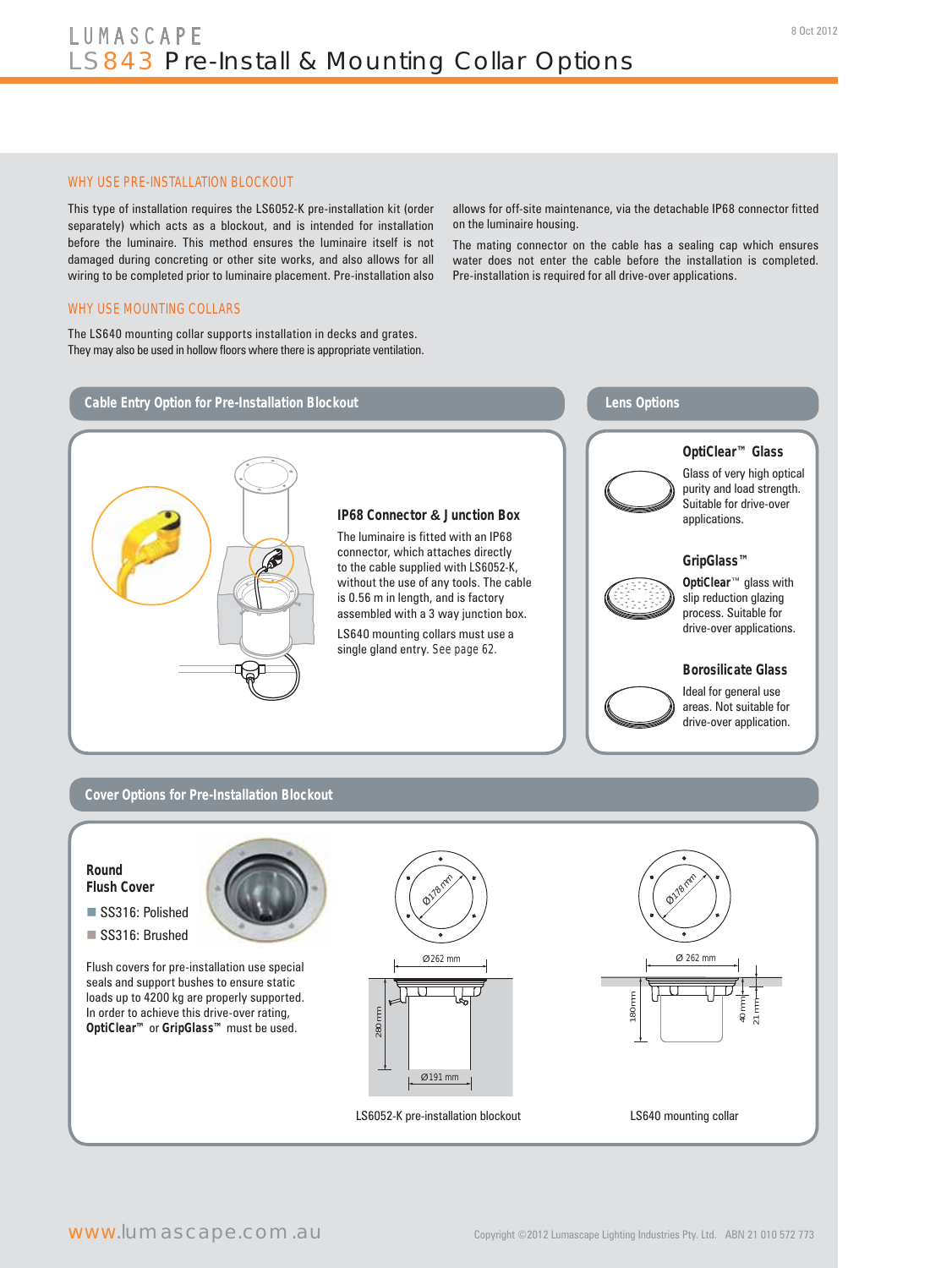8 Oct 2012

# **CONFIGURE THIS PRODUCT>**



### **ACCESSORIES**



Other accessory stacking options may be available - consult factory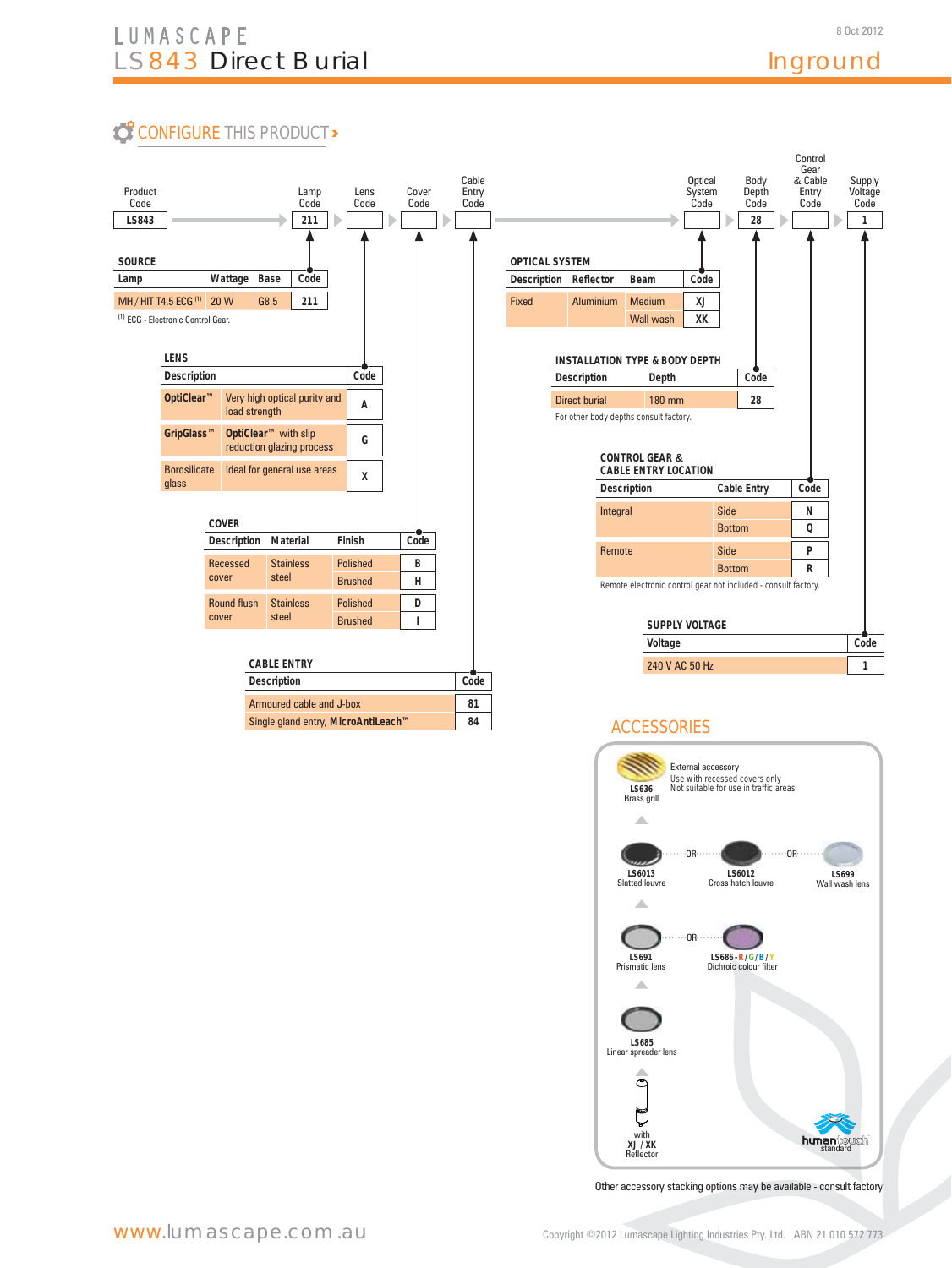#### WHY USE DIRECT BURIAL

Direct burial installation is ideal for landscaping areas or in locations where the depth is restricted. This type of installation also allows for maximum heat dissipation. The stainless steel construction of the luminaire performs flawlessly in alkaline and acidic soil types, as well as chemically fertilised landscapes.



#### **Cover Options for Direct Burial**